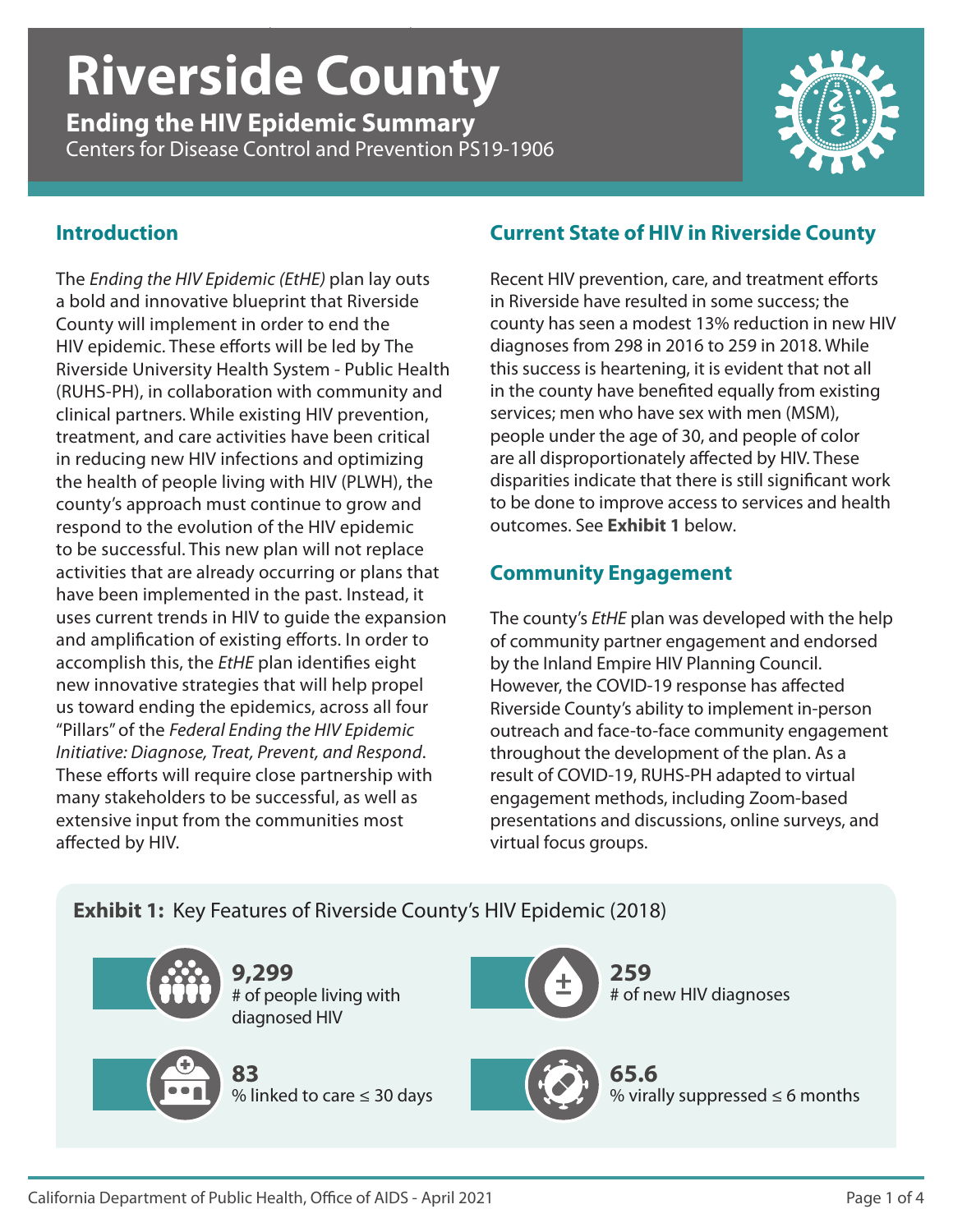# **Exhibit 2:** Key Considerations for Ending the HIV Epidemic in Riverside County, From Community Engagement Processes



**Social Determinants of Health**, like structural inequality, discrimination, racism, microagressions, and microinvalidations impact access to HIV-related services.



**Secure Housing** and effective housing services are in short supply, and housing is impacted by chronic disease, mental health, and discrimination.



**Mental Health Services** are critically needed, yet lacking, especially among people who are unhoused, people who use substances, and PLWH.



**Substance Use** services and harm reduction services are urgently needed, especially given local rates of opioid and methamphetamine use.

# **Selected Findings**

The information presented above in **Exhibit 2** sheds light on some prevailing issues and conditions the priority populations sited in community engagement events. These findings provide early insights to structural barriers and provide a foundation for the development of impactful strategies and interventions.

# **New Voices**

Based on HIV surveillance data, the experience of key stakeholders revealed in community engagement activities, and an assessment of who is not currently participating in the HIV planning process, RUHS-PH identified the following priority populations as **critical voices** which will be the focus of EtHE work:

- **Black/African American (B/AA) MSM.** B/AA MSM in Riverside County are disproportionately represented among new HIV diagnoses;
- **Hispanic/Latinx MSM.** Hispanic/Latinx MSM are disproportionately affected and there is a lack of culturally and linguistically competent services;
- **Underserved and rural residents of West, Mid and South County.** The majority of new diagnoses occur in West County, and all three geographic areas have limited access to health

care and other critical infrastructure and services. People of color and lower income individuals are overrepresented in these areas; and

• **Youth under 30.** The emerging HIV epidemic in Riverside county epidemic is among persons under age 30.

# **Situational Analysis**

Riverside County has a number of challenges and gaps that will need to be addressed to reach EtHE goals. For example, current capacity is limited by the fact that there are only a handful of Community Based Organizations (CBOs) and clinical providers that provide HIV testing, prevention, and care. Services outside of East County are sparse. **Exhibit 3** on page 3 depicts the steps that Riverside County will need to take to end the HIV epidemic. A full situational analysis, including gaps and assets, can be found in the *EtHE* plan.

# **Riverside's Plan to End the HIV Epidemic**

Riverside County has identified eight new innovative efforts, summarized in **Exhibit 4** on page 4, that will help propel us toward ending the HIV epidemic. These efforts will require close partnership with several existing as well as new partners to be successful. New activities are described in full detail in the *EtHE* plan, and will address all four EtHE pillars. EtHE activities will focus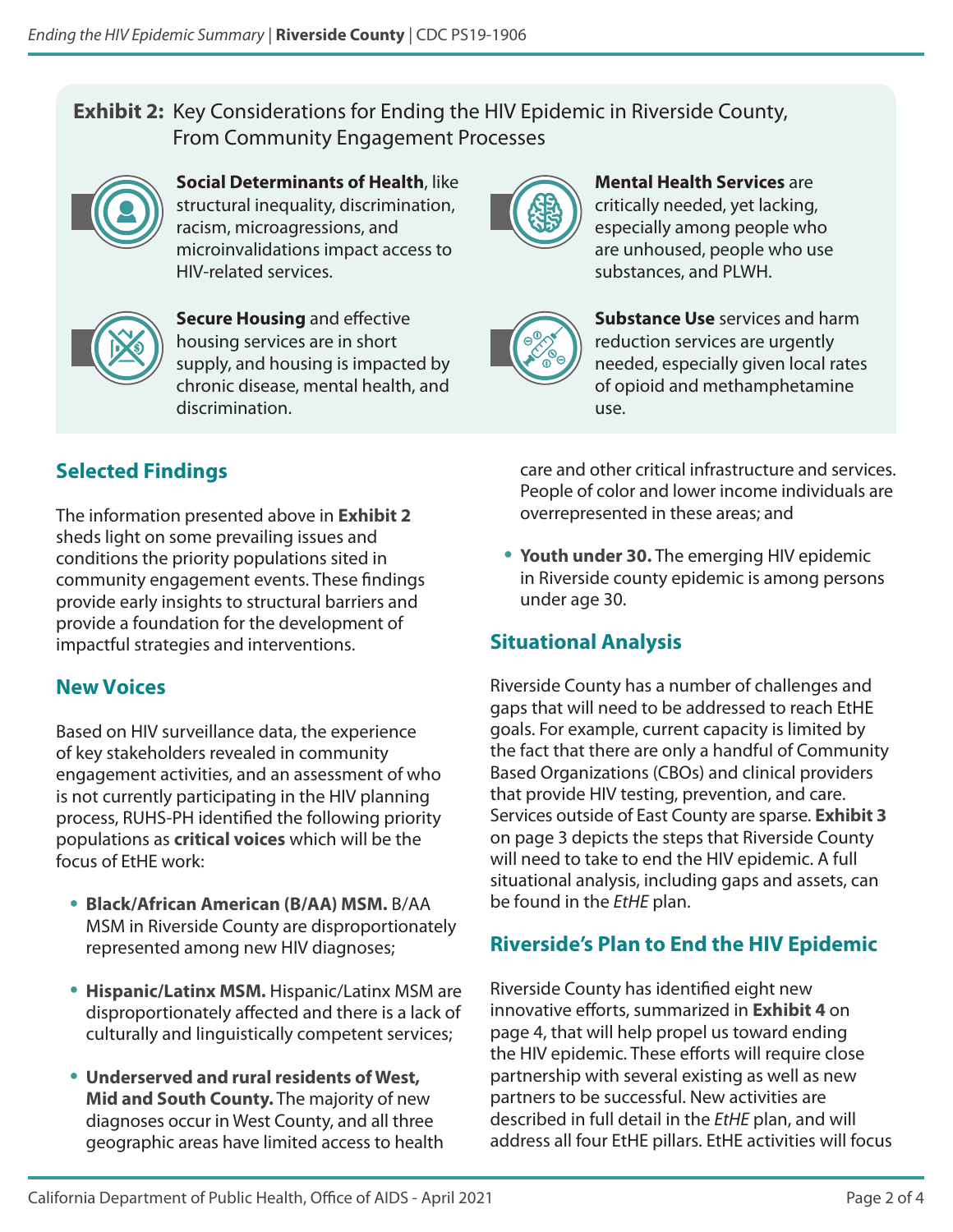| <b>Exhibit 3:</b> High-level Summary of What is Needed to End the HIV Epidemic in<br><b>Riverside County</b> |                                                                                                                                     |
|--------------------------------------------------------------------------------------------------------------|-------------------------------------------------------------------------------------------------------------------------------------|
| 8                                                                                                            | Grow the capacity to serve substance users through<br>harm reduction and other services.                                            |
|                                                                                                              | Increase the number of PrEP users, particularly among those groups<br>most at risk for HIV infection; B/AA and Hispanic/Latinx MSM. |
| 6                                                                                                            | Grow capacity to serve POC community that<br>comprised 61% of new infections in 2018.                                               |
| 5                                                                                                            | Deploy HIV/STI testing and care services to West, South<br>and Mid-County; focusing especially on young POC.                        |
|                                                                                                              | Make rapid ART widely available.                                                                                                    |
|                                                                                                              | Increase community viral suppression<br>rates among PLWH in care from 65.6% to<br>90% by 2025.                                      |
|                                                                                                              | Increase the number of individuals<br>engaged in care from 83% to 95%<br>by 2025.                                                   |
|                                                                                                              | Test the last 9.7% of individuals<br>that are HIV positive and are<br>still unaware of their status and<br>link them to care.       |

on the regions and populations experiencing high and disproportionate HIV burden, including people under the age of 30, people of color, MSM and those living in West and South County.

In addition to the listed activities, Riverside County will also actively seek to increase the representation of PLWH, and lesbian, gay, bisexual, transgender, and queer (LGBTQ) people of color in the HIV workforce. Hiring community members with

lived expertise will expand culturally competent service provision, help reduce the stark economic disparities that contribute to HIV risk, and help to break down systemic racism and discrimination by demonstrating to community members with lived experience that they are both valued and needed in these efforts.

All interventions are funded through CDC 20-2010 unless otherwise specified.